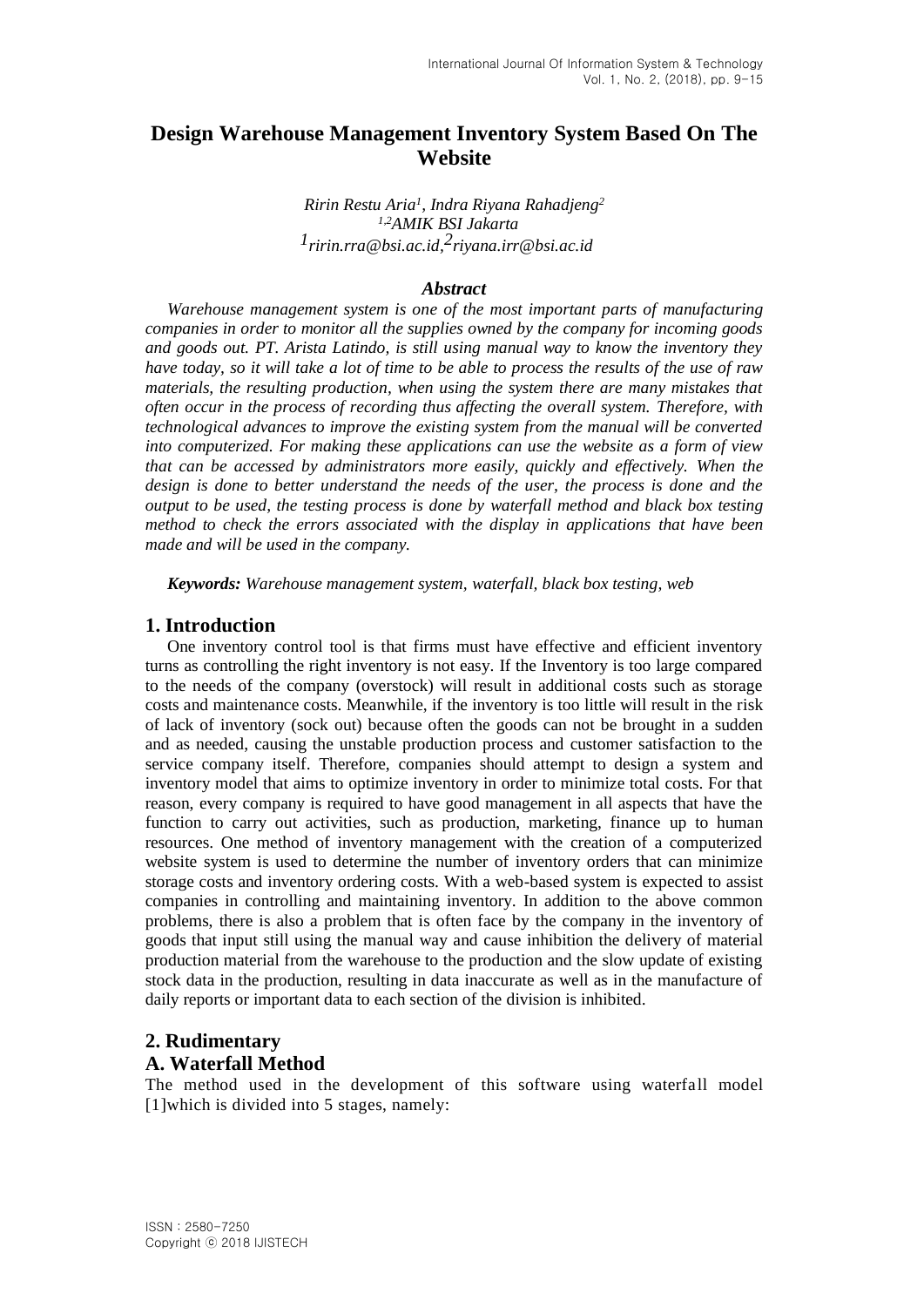1. Requirements analysis software.

By using the website system at PT. Arista Latindo, admin can check the good data, can enter transaction goods in and out, display report data of goods overall. 2. Design software.

At this stage the author in the design of the program using Entity Relationship Diagram (ERD), Logical Record Structure (LRS)[2], Navigation Structure[3] and software used PHP and Mysql.

3. Creation of program code

 At this stage, software design is realized as a series of programs or program units.

4. Testing.

Tests focus on the software in terms of logic, functional and ensure that all parts have been tested.

5. Support (support) or maintenance (maintenance).

 The support and maintenance phases can repeat the development proces from the analysis of specifications for existing software changes, but not to create new software.

#### **B. Navigation Structure**

 The navigation structure is a composite of the reference structure of website information and the link mechanism that supports visitors to perform site browsing[4]

### **C. Tools Program**

Entity Relationship Diagram is a network model that uses the arrangement of data stored in the system abstract. Entity Relationship Diagram also describes the relationship between one entity that has a number of attributes with other entities in an integrated system. Entity Relationship Diagram is divided into three components, named entity, attribute, and relation. Broadly speaking the entity is the basis involved in the system. The attribute or field acts as an explanation of the entity, and the relation or relationship represents the relationship between two entities.[5]

Testing Black-Box Testing (testing black box) that is testing the software in terms of functional specifications without testing the design and program code. The test is intended to determine whether the input functions and the output of the software in accordance with the required specifications. Black box testing is done by making a test case that is trying all the functions by using the software whether in accordance with the required specifications. Test cases made to perform black box testing should be made with true cases and incorrect cases.[1]

#### **3. Research and Methodology**

#### **3.1 Interface design**

 Describe the interface design (interfaces) contained in the application of warehouse inventory information system at PT. Arista Latindo, namely:

1. Administrator Interface Design

At the first time this application is run then this application will display the login menu that serves to enter into the main menu of this application to fill in the username and password that has been made in the database of this application. In the login view there are two users of the user administrator and user warehouse. User administrators function to add user login, while the warehouse user function for data entry and report creation of transactions entry by the user.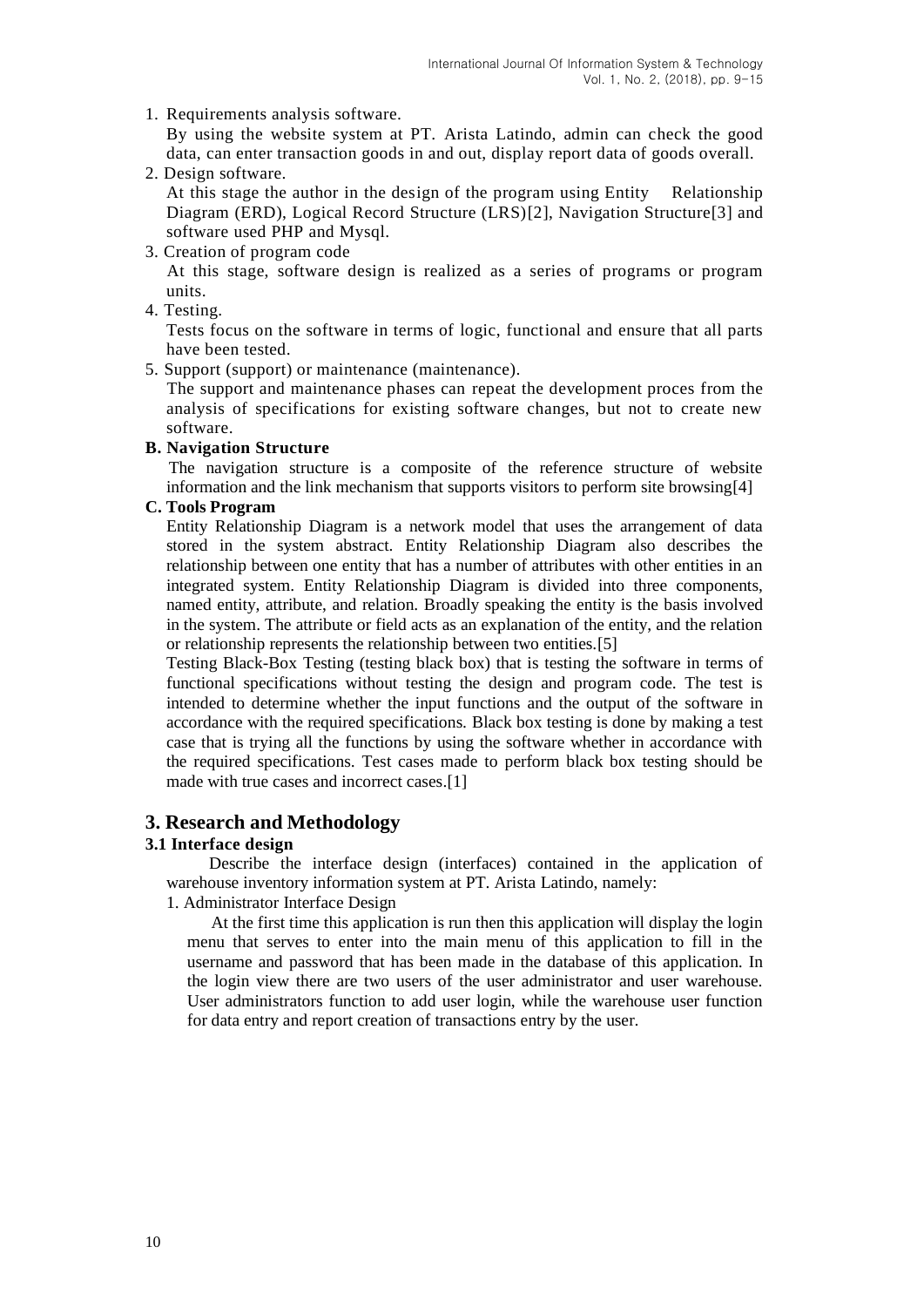International Journal Of Information System & Technology Vol. 1, No. 2, (2018), pp. 9-15

| LOGO     |                               |
|----------|-------------------------------|
| #TEXT    |                               |
| #content | Username<br>Password<br>Login |

**Figure 1 Administrator Interface Design**

2. Interface Design Main Menu User Administrator

On the user management menu page, there are 3 forms that must be filled are username, employee name and password. From the data will be entered into the database that will be used to open warehouse management system applications. In addition to adding users, the tab can also be used to edit users and remove users from the database.

| Logo                                                           | Administrator        |               |                           |  |  |  |
|----------------------------------------------------------------|----------------------|---------------|---------------------------|--|--|--|
|                                                                | Home > Dashboard     |               |                           |  |  |  |
| Menu User<br>Data User                                         | Data User            | Barang        |                           |  |  |  |
| Menu Master                                                    | Text                 | Text          |                           |  |  |  |
| Data Barang                                                    | ✑                    | ✑             |                           |  |  |  |
| Menu Transaksi                                                 | Penerimaan<br>Barang | Barang Keluar |                           |  |  |  |
| Transaksi<br><b>Barang Masuk</b><br>Transaksi<br>Barang Keluar | Text                 | Text          | Laporan Transaksi<br>Text |  |  |  |
| Menu Laporan                                                   | $\sum$               | ✑             | ⊂≥                        |  |  |  |
| Laporan                                                        |                      |               |                           |  |  |  |
| Transaksi                                                      | #footer              |               |                           |  |  |  |

**Figure 2 Interface Design Main Menu User Administrator**

## **3.2 Database Design**

The design of the database resulted in mapping the tables described with Entity Relationship Diagram (ERD) which shows the relationship between the tables that are related to each other in the database.



**Figure 3 Entity Relationship Diagram**

#### **3.3.3 Design of the Navigation Structure**

The design of the page navigation page admin can only be accessed by administrators who work to add, change and delete users on the web.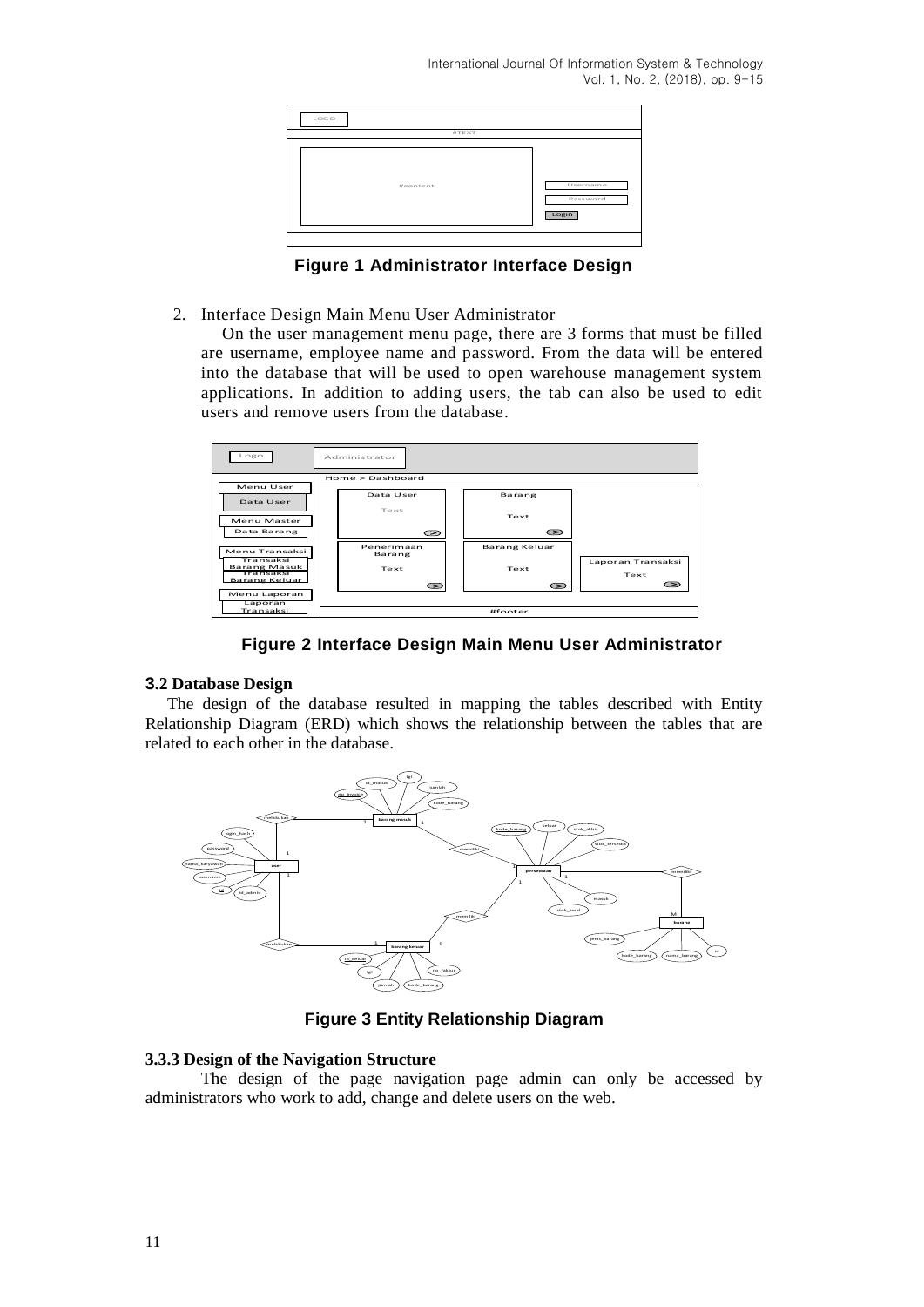

**Figure 4 Admin Navigation Structure** 

# **4. Results and Discussion**

#### **4.1 Implementation of Interface Design**

Implementation of interface design on warehouse inventory application based on interface design result.

1. Login Room Page

The login menu page is the initial display when the application is first to run. On the login page there is a username and password where there are two types of users to run this application is the user administrator and user warehouse.



**Figure 5 Login Room Page**

2. User Menu Page

The user menu page has input in the form of username, employee name, along with the password that will be used to add the user to the warehouse managment system application. Then on this menu there is the content of the home button so that the user can return to the main menu of the user.

| El ma<br>all out a                                                                                                                                           | ×<br><b>IT NAMES</b><br>$-1$                     |                                  | 地区地质                              |   | ÷<br>4 米 份 |
|--------------------------------------------------------------------------------------------------------------------------------------------------------------|--------------------------------------------------|----------------------------------|-----------------------------------|---|------------|
|                                                                                                                                                              | <b>COMMENT</b><br><b>ROD LIBRARY AND ARTISTS</b> |                                  |                                   |   |            |
| $\frac{1}{2} \left( \frac{1}{2} \right) \left( \frac{1}{2} \right) \left( \frac{1}{2} \right) \left( \frac{1}{2} \right)$                                    | <b>State Constitution</b>                        | <b>Dealers</b><br>$\overline{a}$ | <b>The Contract Contract</b><br>≕ | ≈ | 43         |
| <b>Hill Section</b><br>$- - -$                                                                                                                               |                                                  | --                               |                                   |   |            |
| <b>IN SECTION</b><br>$\frac{1}{2} \left( \frac{1}{2} \right) \left( \frac{1}{2} \right) \left( \frac{1}{2} \right) \left( \frac{1}{2} \right)$<br>____       |                                                  | s                                |                                   |   |            |
| $+ -$<br>$-$<br>$\frac{1}{2} \left( \frac{1}{2} \right) \left( \frac{1}{2} \right) \left( \frac{1}{2} \right) \left( \frac{1}{2} \right)$<br>of Live Course. | -                                                | <b>CONTRACTOR</b>                |                                   |   |            |

**Figure 6 User Menu Menu Page**

3. Menu of Goods Data

The goods data menu page is used to add, edit and delete master items on the application. On this page, there are inputs in the form of goods names and types of goods that will be used for master data and goods that will be used for the process of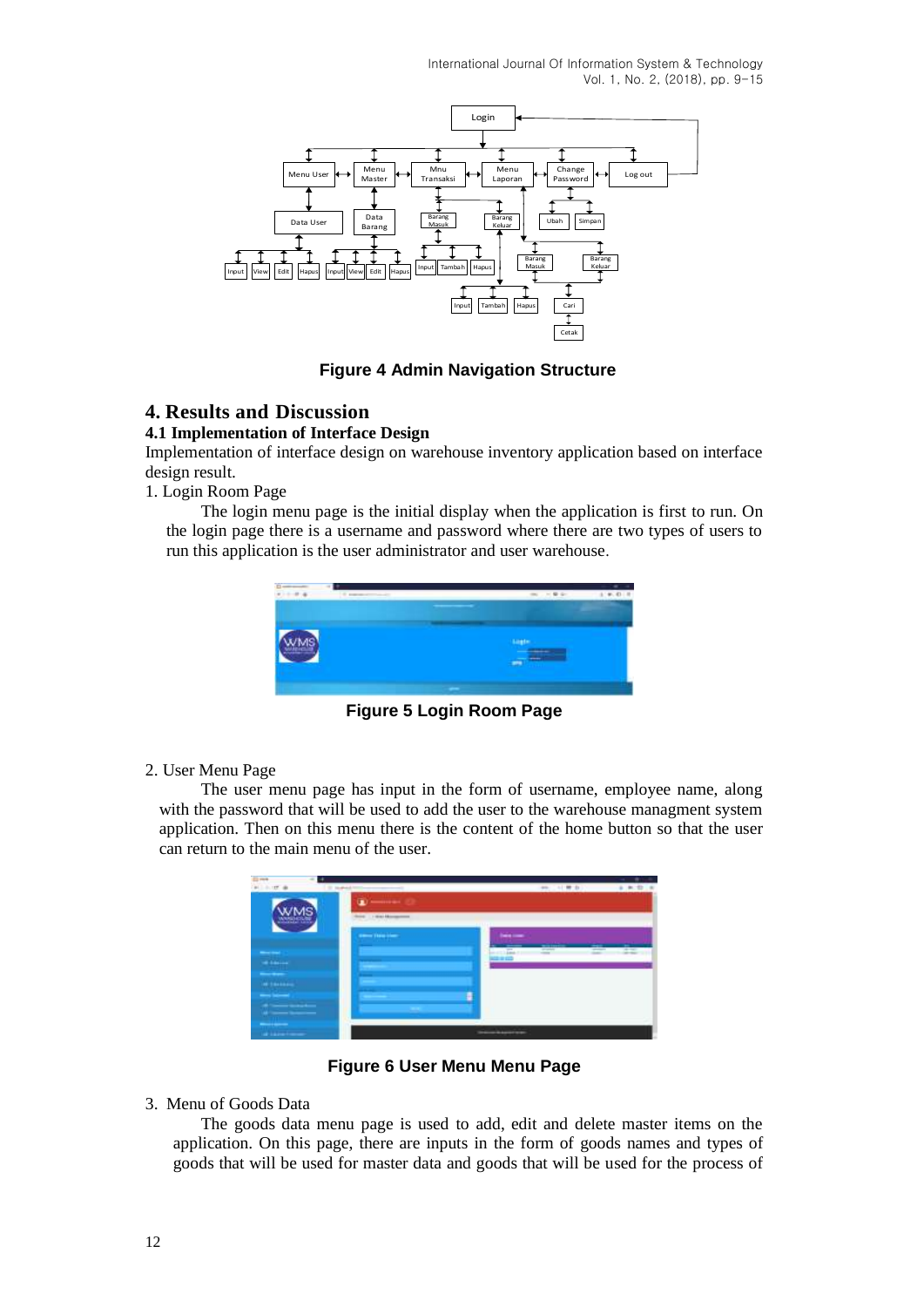transaction in warehouse managment system application. Then on this menu there is the content of the home button so that the user can return to the main menu of the user.



**Figure 7 Menu of Good Data**

# **4.2 Black Box Testing**

# **4.2.1 Testing Against Admin Login Form**

| No. | Test scenario                                                                                                           | Test case                                                    | <b>Expected results</b>                                                                             | Test result                  | Conclusion |
|-----|-------------------------------------------------------------------------------------------------------------------------|--------------------------------------------------------------|-----------------------------------------------------------------------------------------------------|------------------------------|------------|
| 1.  | Username and<br>Password not in the<br>content then click<br>the login button.                                          | Username:<br>(blank)<br>Password:<br>(blank)                 | The system will deny<br>access<br>and<br>display<br>"Username not filled!"                          | according to<br>expectations | Valid      |
| 2.  | Type Username is<br>filled and password<br>filled<br>not<br>$\alpha$<br>is.<br>then click<br>empty<br>the login button. | Username:<br>admin<br>Password:<br>(blank)                   | The system will deny<br>display<br>access<br>and<br>"Password not filled"                           | according to<br>expectations | Valid      |
| 3.  | Type Username is<br>empty or empty and<br>password is filled<br>then click the login<br>button.                         | Username:<br>(blank)<br>Password:<br>admin                   | The system will deny<br>display<br>access<br>and<br>"Username not filled"                           | according to<br>expectations | Valid      |
| 4.  | Type in one of the<br>conditions in<br>the<br>Username<br>and<br>Password then click<br>the login button                | Username:<br>admin<br>(True)<br>Password:<br>1234<br>(Wrong) | The system will deny<br>display<br>and<br>access<br>"Username<br><sub>or</sub><br>Password wrong!"  | according to<br>expectations | Valid      |
| 5.  | Type in one of the<br>conditions<br>in<br>the<br>Username<br>and<br>Password then click<br>the login button             | Username:<br>user (wrong)<br>Password:<br>admin (True)       | will<br>deny<br>System<br>display<br>access<br>and<br>"Username<br><sub>or</sub><br>Password wrong" | according to<br>expectations | Valid      |
| 6.  | Type Username and<br>Password correctly<br>then click the login<br>button.                                              | Username:<br>admin (True)<br>Password:<br>admin (True)       | The<br>system accepts<br>login access and then<br>instantly displays the<br>Administrator Page.     | according to<br>expectations | Valid      |

# **Table 1. Testing Against Admin Login Form**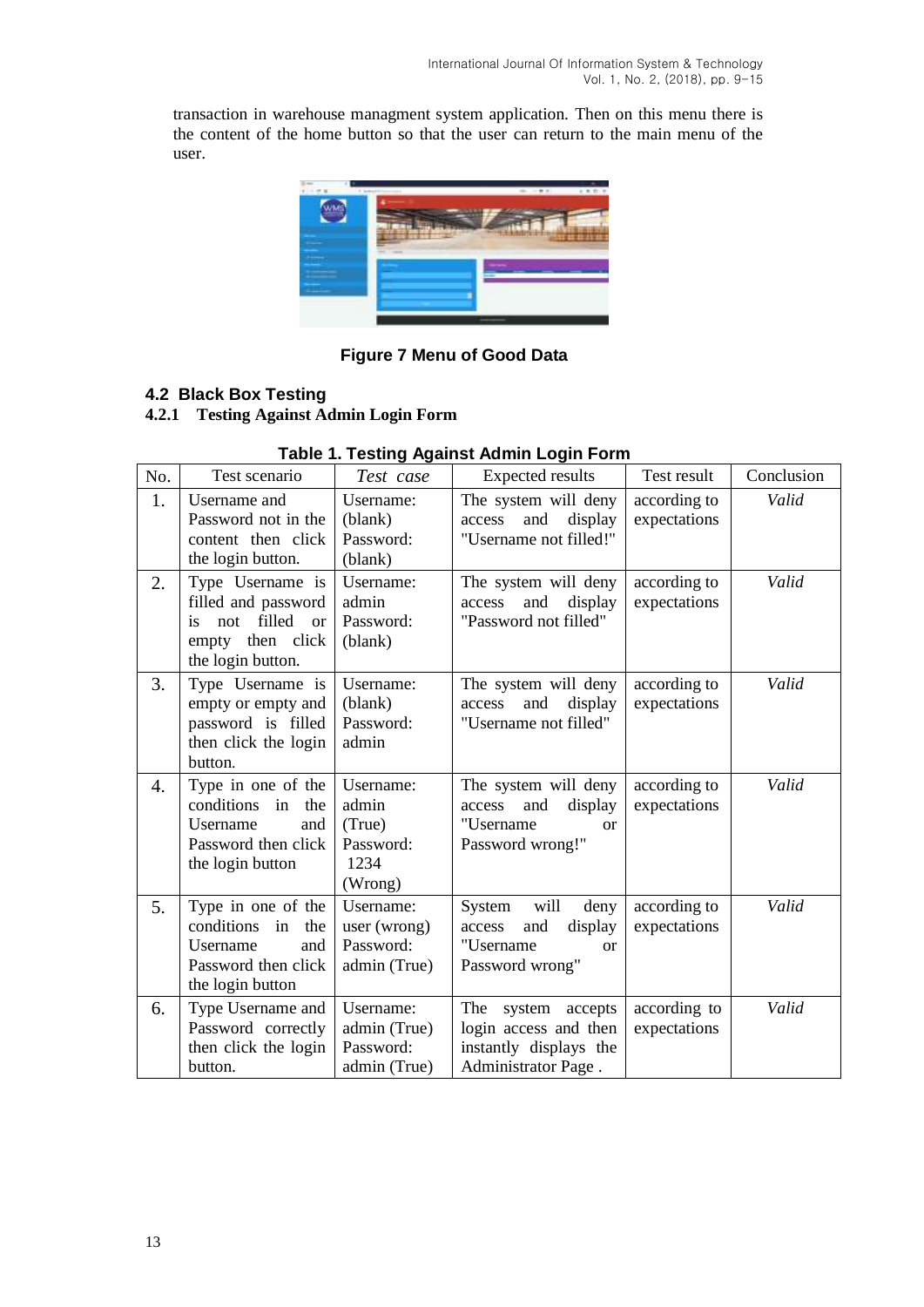| <b>Table 1. Testing Against Admin Login Form</b> |                                   |                  |                  |       |             |            |                                                           |                              |       |
|--------------------------------------------------|-----------------------------------|------------------|------------------|-------|-------------|------------|-----------------------------------------------------------|------------------------------|-------|
| No.                                              | Test scenario<br>Test case        |                  | Expected results |       | Test result | Conclusion |                                                           |                              |       |
|                                                  | Type Item Name Item<br>not filled |                  | (empty)          | Name: | access      |            | System will deny<br>and display<br>"item name not filled" | according to<br>expectations | Valid |
|                                                  | Type<br>filled                    | Item Name   Item | (coconut)        | Name: | The         | system     | will<br>receive and store data.                           | according to<br>expectations | Valid |

# **4.2.2 Testing Results Blackbox Testing On Page Input Goods**

# **5. Conclusion**

The conclusions can be obtained from this research are:

- 1 Information system on warehouse inventory at PT. Arista Latindo must make an update that is from the manual system into the computerized system based on the website
- 2 In this web-based system can assist some parties in performing inventory data processing
- 3 Designing a simple user interface and designed in such a way as to make this web system easy to use by administrators and warehouse users
- 4 With the information system on the warehouse inventory provides the ease and speed of information in accessing the stock of goods

Some suggestions that can be taken from this research are:

- 1 In the use of warehouse inventory information system that has been computerized is expected to always backup data, so that if there is damage such as damaged hard drive or other, the data has been stored in the database is not lost.
- 2 In the development and improvement of this web that is in the stage of reporting in order to be developed into a graphic form to look more attractive look, not just the form of tables and writing.
- 3 The need for regular maintenance and security of web-based warehouse inventory information system and the improvement of the functions contained on this web to maximize the purpose of web development and performance.
- 4 Users in charge of updating data are expected to get training in advance in order to be able to adapt to existing programs in the website.

## **References**

- [1] Sukamto,Rosa Ariani dan Muhammad Shalahudin. *Rekayasa Perangkat Lunak (Terstruktur dan Berorientasi Objek)*. Bandung: Informatika, 2013.
- [2] Simarmata,Janner. *Perancangan Basis Data*. Yogyakarta: CV Andi Offset, 2007.
- [3] Binanto,Iwan. *Multimedia Digital Dasar Teori dan Pengembangannya*. Yogyakarta: Andi Offset, 2010.
- [4] Andriansyah,Doni. *Sistem Informasi Pendaftaran Event dengan PHP untuk Panduan Skripsi*. Cirebon: CV Asfa Solution, 2016.
- [5] Yakub, *Sistem Basis Data*. Yogyakarta: Graha Ilmu, 2008.